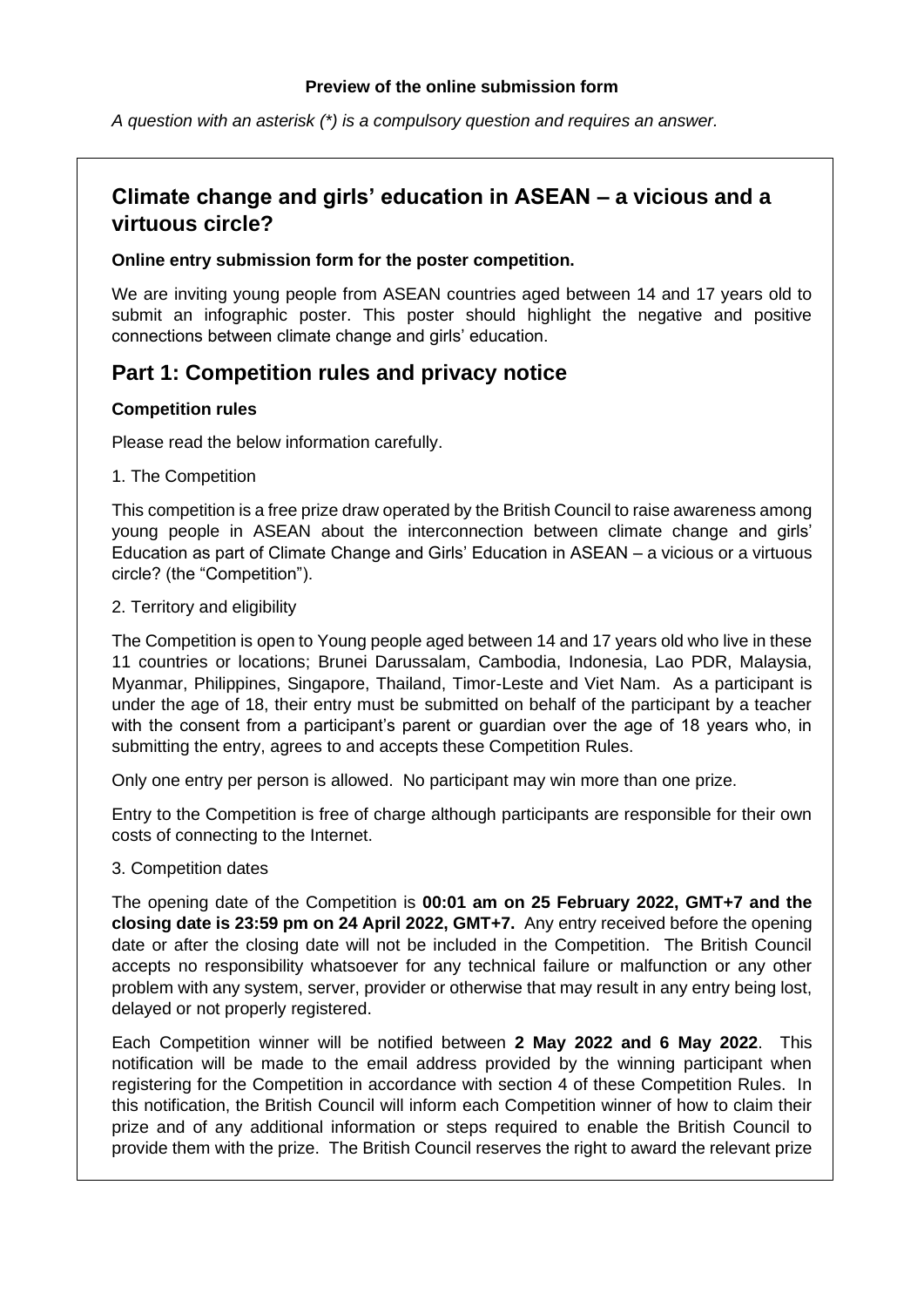to another Competition participant if the prize is not claimed within 2 weeks after such notification.

4. How to enter

The Competition will be promoted through the British Council website [https://www.britishcouncil.or.th/en/climate-change-and-girls%E2%80%99-education-poster](https://www.britishcouncil.or.th/en/climate-change-and-girls%E2%80%99-education-poster-competition)[competition](https://www.britishcouncil.or.th/en/climate-change-and-girls%E2%80%99-education-poster-competition) .

Before entering the competition, please make sure you have already prepared the following.

1. Signed consent form from the participant's parent or guardian ready to upload. (You can download the consent form here.)

2. An infographic poster file in PDF, JPG or PNG format ready to upload.

To enter participants must access the this online entry submission form https://www.surveymonkey.com/r/climateandgirls - and then follow these steps:

- Read and accept these competition rules by clicking 'I accept' button.
- Read 'Privacy Notice' and click 'Yes, I understand the privacy notice as mentioned above.
- Complete 'Teacher's contact Information section'. Teacher's contact details to be provided includes the following;
	- o First name Last name (required)
	- o E-mail address (required)
	- o Phone number (required)
	- o Country (required)
	- o School name (required)
	- o School address (required)
	- o School e-mail address (optional)
	- o School phone number (optional)
- Complete 'Student's Information Section'. The Information of the student to be provided includes the following;
	- $\circ$  The teacher is to click whether this poster entry submission is for an individual student submission or for a Group submission. (required)
	- $\circ$  The teacher is to provide student's first name Last name (required)
	- $\circ$  The teacher is to confirm whether the student(s) are in the eligible age range for the competition or they are between 14 and 17 years old. (required)
	- o Upload the signed consent form from a student's parent or guardian whose age is above 18 years old. It is necessary that the consent is provided for every student who is entering the competition. (required)
- In the 'Uploading the poster file section', the teacher is to state the audience of the poster entry. And upload the poster file in PDF, .JPG(JPEG), or .PNG format.
- Click on the 'Submit' button.
- 5. Prizes and selection of winning entries

The winner selection will take place within 7 days days following the closing date referred to in section 3 above.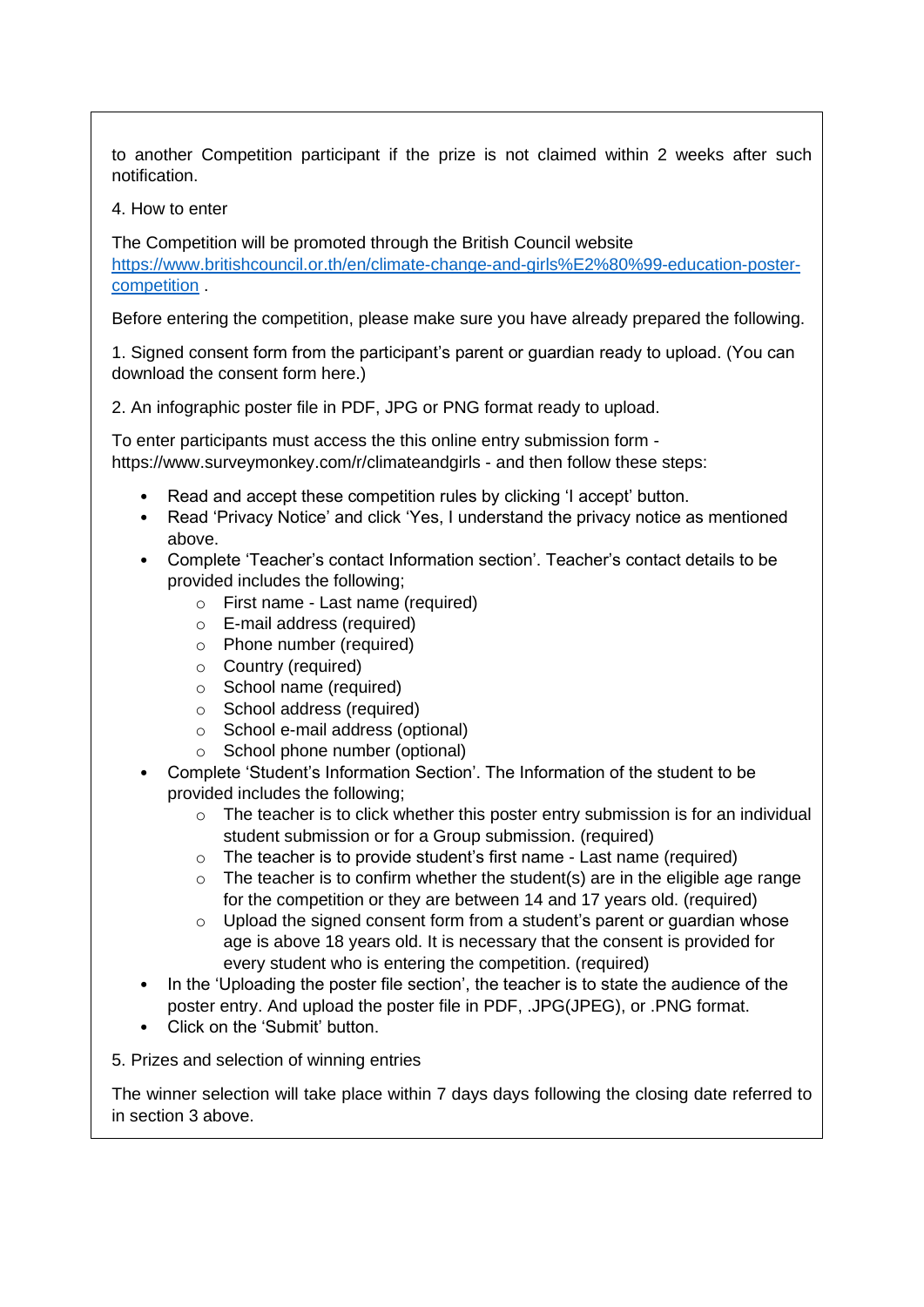11 poster entries will be selected as winners. The winners will be judged by the panel of judges appointed by the British Council. The judges' decision is final and binding.

No correspondence will be entered into with the unsuccessful participants.

The prizes consists of a certificate for student winners, for a teacher and a school supporting the submission to the competition as well as an opportunity to join the policy dialogue online event. The policy dialogue online event will be in May 2022. The event will be organised online. The winners will receive an invitation to join the event.

Prizes are personal to the winners and cannot be transferred to any third party. Prizes cannot be exchanged for money or any other goods or services.

The British Council accepts no responsibility for failure to notify winning participants or failure to deliver prizes where such failure results from the provision of inaccurate contact details by the participants or from the acts or omissions of any third party (including, without limitation, any internet or postal service provider) and shall have no liability to any entrant if it is prevented from or delayed in delivering any aspect of the Competition or the prizes by acts, events, omissions or accidents beyond its reasonable control.

The British Council does not offer any insurance in connection with the prize. Each prize winner may arrange their own insurance in respect of the prize, if applicable.

### 6. Personal data

The British Council will collect and store the names and email addresses of all participants and the additional contact details of winners as anticipated by sections 4 and 5 above. The British Council will use this personal data for the following purposes:

- managing the relationship between the participants and the British Council;
- communicating with participants to answer their queries about the Competition;
- communicating with winners and arranging delivery of their prizes; and
- marketing and publicity in accordance with section 7 below.

Where a participant (or the participant's parent or guardian where the participant is under 18) has consented to the British Council doing so, the British Council may contact the participant using the personal data collected to provide information about the goods, services, courses or promotions that the British Council offers.

By participating in the Competition, participants consent to their personal data being processed by the British Council in accordance with, and for the purposes set out in, this section 6.

Participants can exercise their rights to access their personal data held by the British Council and withdraw their consent to the processing of their personal data by sending an email, accompanied by a scanned photocopy of their valid passport, national ID card, driving license or other acceptable forms of identification to: [ClimateChangeandGirlsEducation@britishcouncil.org](mailto:ClimateChangeandGirlsEducation@britishcouncil.org)

### 7.Publicity and rights

The British Council intends to publish the names and photographs of the winners on the British Council's websites, Facebook pages, Twitter pages, press releases and in other promotional and marketing material. In addition, the British Council may write and publish articles about the winners' enjoyment of their prize. By entering the Competition, each participant agrees to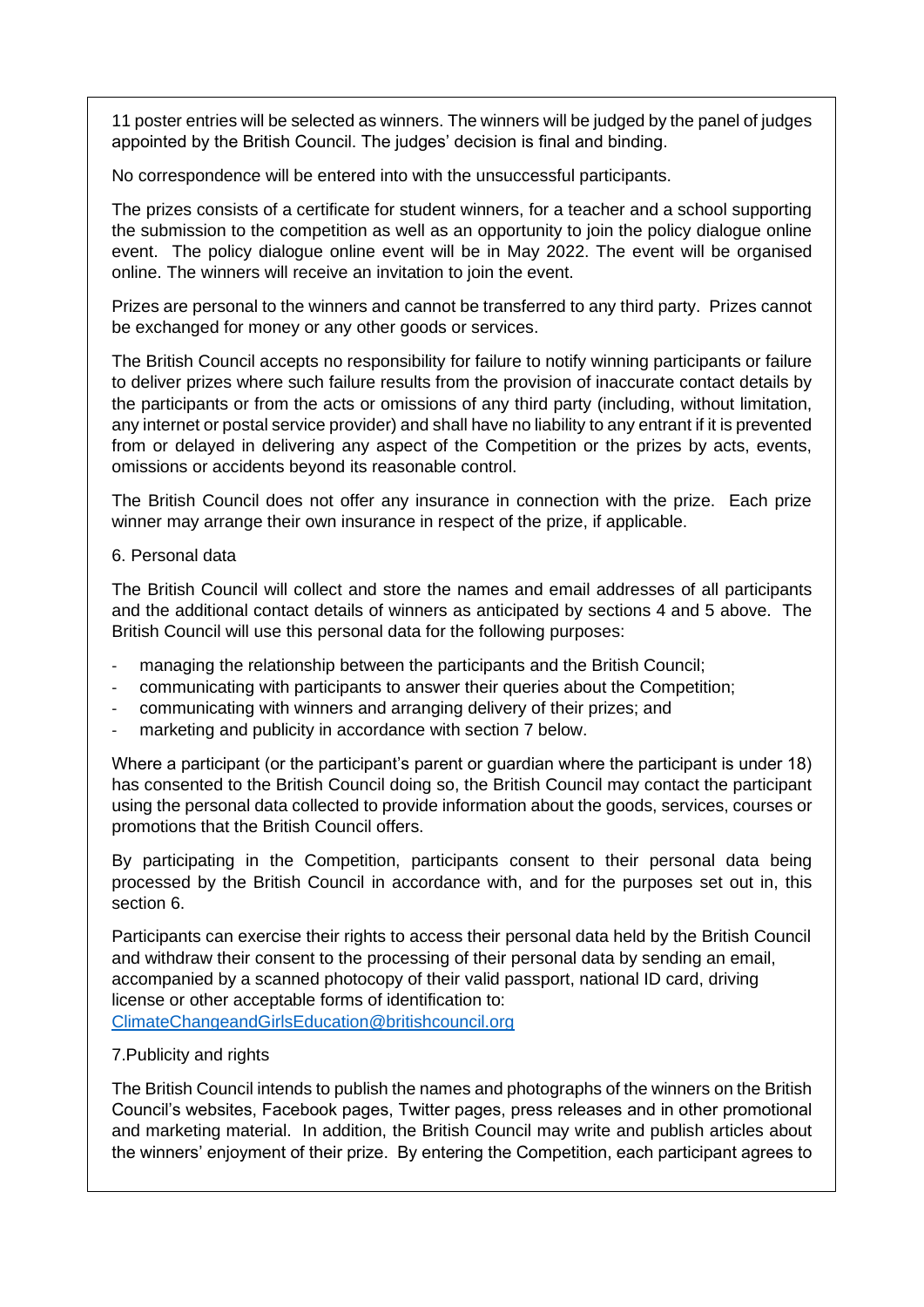the use of their name and image and agrees to co-operate with any such publicity or marketing if they win the prize.

Participants will retain copyright in the entry material that they submit to the British Council. By entering the Competition each participant grants the British Council, free of charge, permission to use the entry material (including, without limitation, modifying and adapting it for operational and editorial reasons) in any media worldwide for purposes connected with the Competition. Participants who win the prize grant the British Council further permission to publish and exhibit their entry material (including, without limitation, modifying and adapting it for operational and editorial reasons) in print and any media worldwide for any British Council purpose. Each participant confirms that the entry material is their original work, is not defamatory and does not infringe any English laws, that they have the right to give the British Council permission to use it for the purposes specified above, and that all necessary consents for the submission of the entry material have been obtained.

All rights in the British Council's name and logo, websites, Facebook pages, Twitter pages, press releases and other promotional and marketing material and all course and examination content and materials (together the "Council's Materials") shall vest in and remain with the British Council (or its licensors). By participating in the Competition, participants agree that they will not use, broadcast, publish, export, exploit, reproduce nor copy part or all of the Council's Materials.

### 8. General

Participants should not share their poster entry with anyone or made public on any forum while the competition is underway. Once it is over, sharing is allowed.

Plagiarism is not accepted under any circumstances. All poster entries suspected of plagiarism shall be disqualified.

Poster entries must have been specifically made for this Competition

The British Council may disqualify or refuse to accept the entry of any participant which does not meet the eligibility criteria in section 2 or does not otherwise comply with these Competition Rules.

These Competition Rules shall be governed by and interpreted in accordance with the laws of England and Wales and the courts of England and Wales shall have exclusive jurisdiction over any disputes or claims (including, without limitation, non-contractual disputes or claims) arising out of or in connection with the Competition.

9. Acceptance of Competition Rules

By participating in this Competition, participants are deemed to have accept these Competition Rules.

**Question 1** By selecting below, you read, understand and accept the competition rules.

 $\Box$  I understand and accept the competition rules.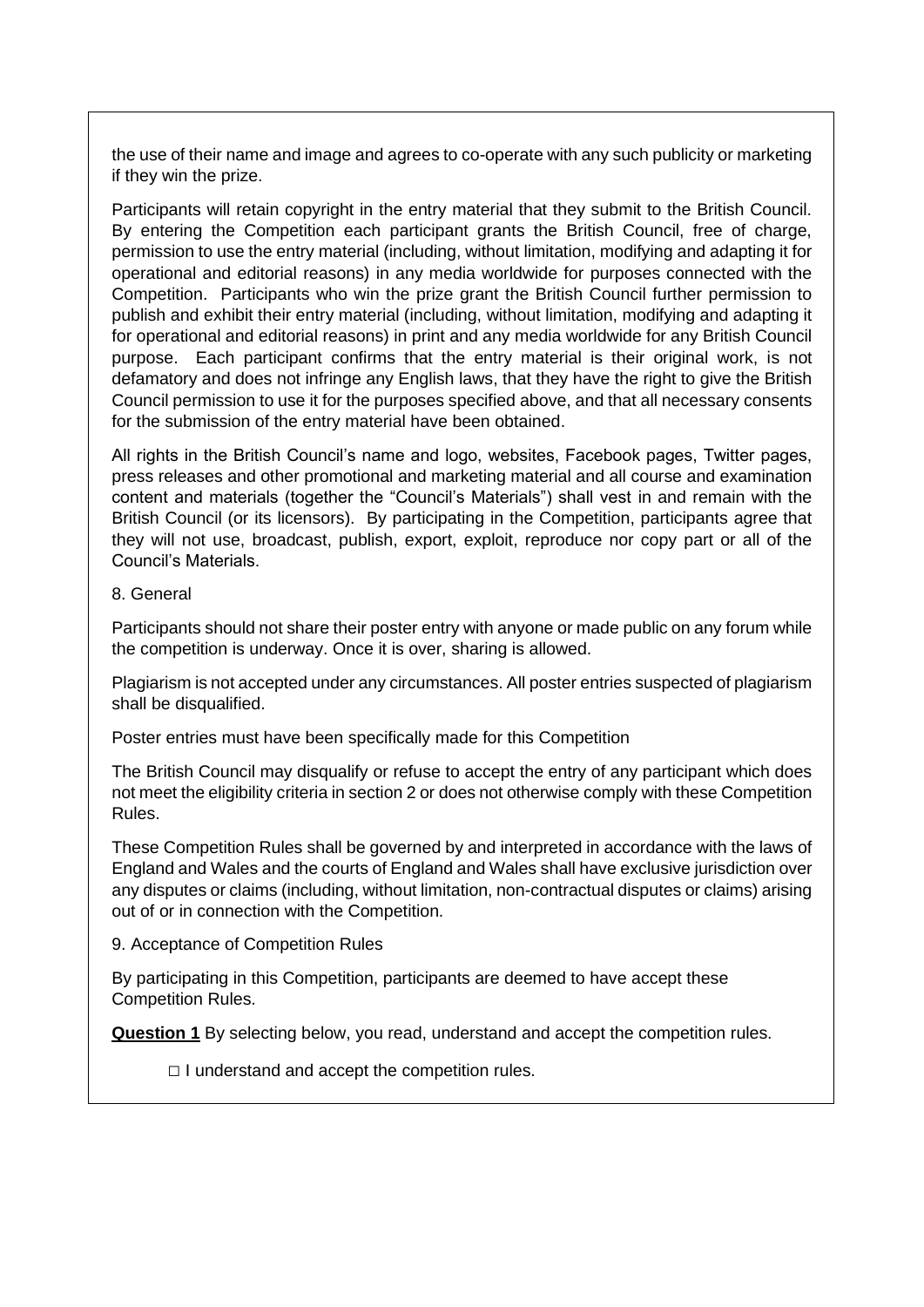### **Privacy notice**

British Council would like to use the information you provide to send details of activities, services and events (including social events) which we think are of interest. To choose your contact preferences, please check any of the boxes below. You do not have to select any of the options and if you do, you may unsubscribe from any option at any time. We will process your personal information based on this consent. You may unsubcribe by Contacting [ClimateChangeandGirlsEducation@britishcouncil.org](mailto:ClimateChangeandGirlsEducation@britishcouncil.org)

**Question 2** To choose your contact preferences, please check any of the boxes below.

- □ Email
- □ SMS
- □ Telephone
- □ Post

British Council would like to use the information you provide for the purposes of market research. We will use your contact details to send you research materials such as questionnaires or surveys. We carry this out for our legitimate purposes. However, you can choose not to participate by contacting [ClimateChangeandGirlsEducation@britishcouncil.org](mailto:ClimateChangeandGirlsEducation@britishcouncil.org)

British Council will use the information that you are providing in connection with processing your application. The legal basis for processing your information is agreement with our terms and conditions of application (contract).

British Council complies with data protection law in the UK and laws in other countries that meet internationally accepted standards. You have the right to ask for a copy of the information we hold on you, and the right to ask us to correct any inaccuracies in that information. If you have concerns about how we have used your personal information, you also have the right to complain to a privacy regulator. For detailed information, please refer to the privacy section of our website[, www.britishcouncil.org/privacy](http://www.britishcouncil.org/privacy) or contact your local British Council office. We will keep your information for a period of 7 years from the time of collection.

**Question 3\*** By selecting below, you read and understood the privacy notice as mentioned above.

 $\Box$  Yes, I understand the privacy notice as mentioned above.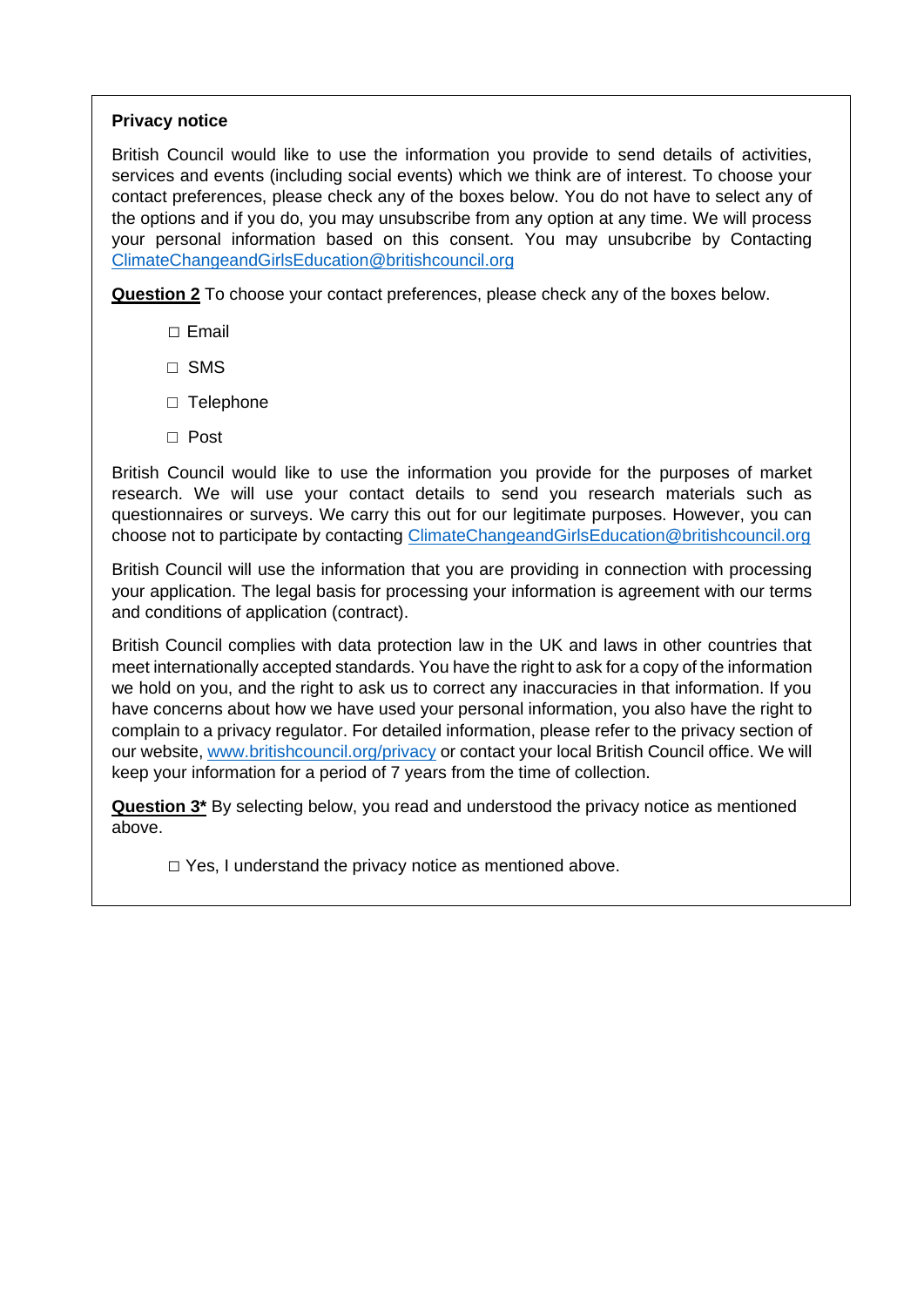## **Part 2: Teacher's contact information**

**Question 4\*** My first name is…

**Question 5<sup>\*</sup>** My last name or my family name is...

**Question 7\*** My phone number is… (Please also indicate the country code i.e. if you're from

**Question 6\*** My e-mail address is…

**Question 8\*** I am from …

- □ Brunei Darussalam
- □ Cambodia
- □ Indonesia
- □ Lao PDR
- □ Malaysia
- □ Myanmar
- □ The Philippines
- □ Singapore
- □ Thailand
- □ Viet Nam
- □ Other

Please specify

**Question 9\*** The name of my school is…

**Question 11** The e-mail address of my school is…

**Question 10\*** The address of my school is…

**Question 12** The phone number of my school is…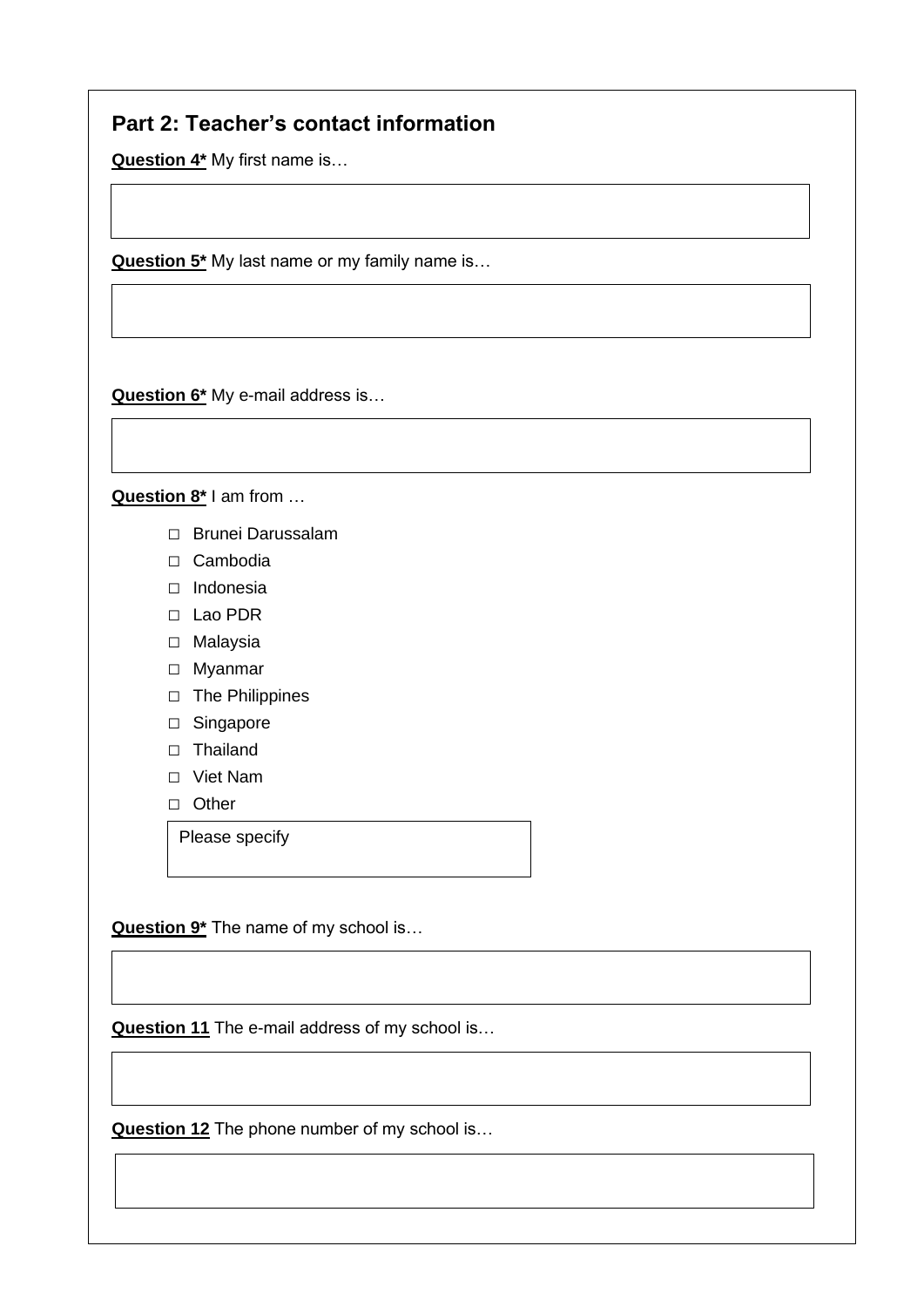# **Page 3: Student's information**

Now, you are submitting the poster entry on behalf of your students. The student can submit the poster entry as an individual or as a group of between 2 and 3 students. Students can choose to participate in only one category which are; as an individual submission or as a group.

One teacher can submit for more than one poster entry.

**Question 13\*** I am submitting a poster entry of behalf of my student for….

 $\Box$  An individual student (1 student)

 $\Box$  A group of between 2 and 3 students (3 is the maximum)

**Part 3.1: Only complete this section If you are submitting for an individual student**

**Question 14\*** My student's first name is…

**Question 15\*** My student's last name or family name is…

**Question 16\*** Please upload the signed parent consent form of the student.

The submission wouldn't be valid without the parent's consent form

Choose file

**Question 17\*** Please confirm that your student is in the eligible age range for the competition. (between 14 and 17 years old)

 $\Box$  Yes, I confirm that my student is in the eligible age range.

 $\Box$  No, my student is not in the eligible age range.

### **Part 3.2: Only complete this section if you are submitting for a group of students**.

### **Student number 1's information**

**Question 18\*** My student no.1's first name is…

**Question 19\*** My student no.1's last name or family name is…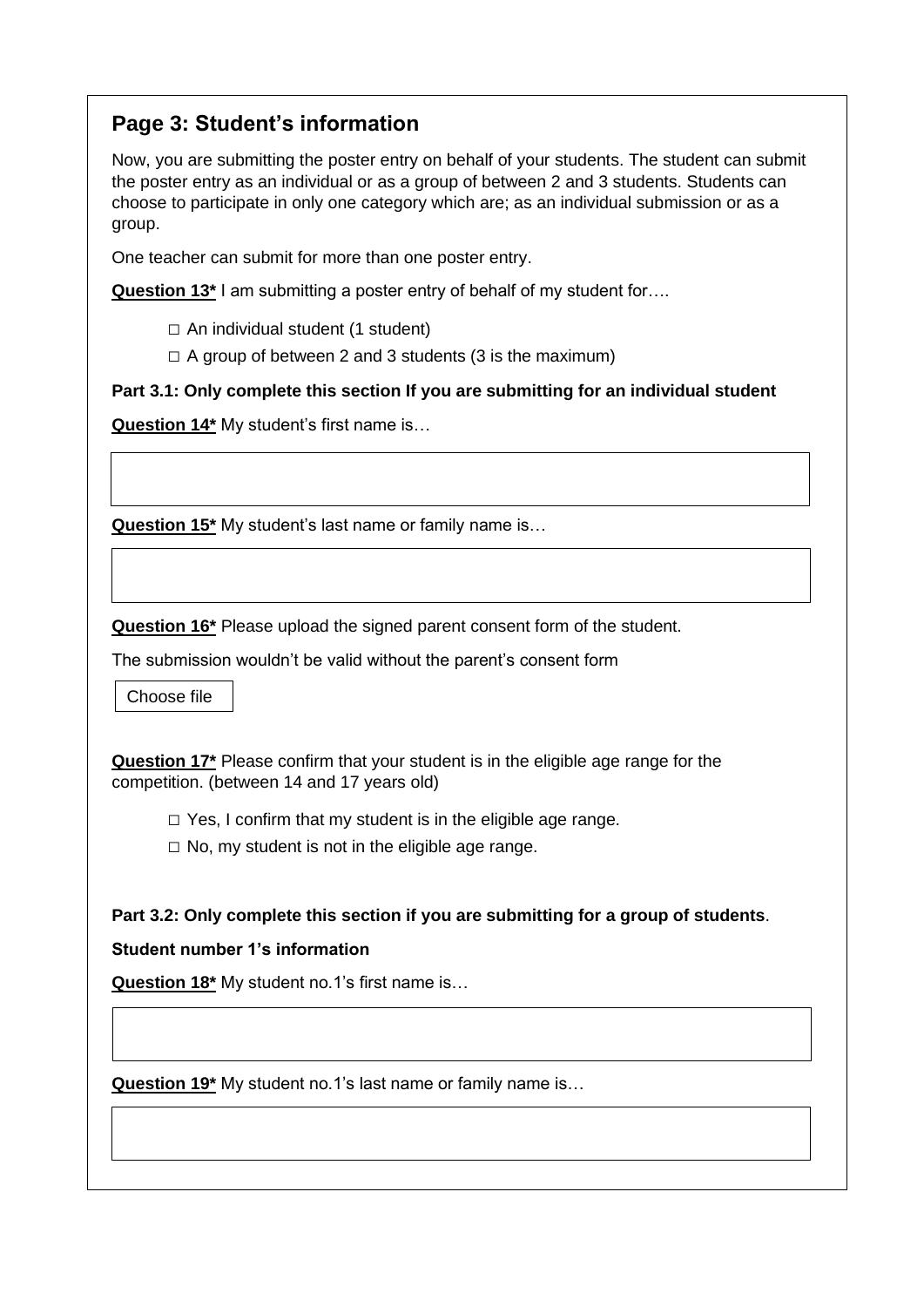| Question 20 <sup>*</sup> Please confirm that your student is in the eligible age range for the<br>competition. (between 14 and 17 years old)<br>$\Box$ Yes, I confirm that my student is in the eligible age range.<br>$\Box$ No, my student is not in the eligible age range.<br><b>Question 21<sup>*</sup></b> Please upload the signed parent consent form for the student. |  |
|--------------------------------------------------------------------------------------------------------------------------------------------------------------------------------------------------------------------------------------------------------------------------------------------------------------------------------------------------------------------------------|--|
|                                                                                                                                                                                                                                                                                                                                                                                |  |
|                                                                                                                                                                                                                                                                                                                                                                                |  |
|                                                                                                                                                                                                                                                                                                                                                                                |  |
| The submission wouldn't be valid without the parent's consent form.                                                                                                                                                                                                                                                                                                            |  |
| Choose file                                                                                                                                                                                                                                                                                                                                                                    |  |
| <b>Student number 2's information</b>                                                                                                                                                                                                                                                                                                                                          |  |
| <b>Question 22*</b> My student no.2's first name is                                                                                                                                                                                                                                                                                                                            |  |
|                                                                                                                                                                                                                                                                                                                                                                                |  |
| Question 23 <sup>*</sup> My student no.2's last name or family name is                                                                                                                                                                                                                                                                                                         |  |
|                                                                                                                                                                                                                                                                                                                                                                                |  |
| Question 24 <sup>*</sup> Please confirm that your student is in the eligible range for the competition.<br>(between 14 and 17 years old)                                                                                                                                                                                                                                       |  |
| Yes, I confirm that my student is in the eligible age range.<br>No, my student is not in the eligible age range.                                                                                                                                                                                                                                                               |  |
| Question 25 <sup>*</sup> Please upload the signed parent consent form of the student                                                                                                                                                                                                                                                                                           |  |
| The submission wouldn't be valid without the parent's consent form.                                                                                                                                                                                                                                                                                                            |  |
| Choose file                                                                                                                                                                                                                                                                                                                                                                    |  |
| <b>Student number 3's information</b>                                                                                                                                                                                                                                                                                                                                          |  |
| <b>Question 26*</b> My student no.3's first name is                                                                                                                                                                                                                                                                                                                            |  |
| (Please type 'N/A' if you are submitting for a group of 2 students.)                                                                                                                                                                                                                                                                                                           |  |
|                                                                                                                                                                                                                                                                                                                                                                                |  |
|                                                                                                                                                                                                                                                                                                                                                                                |  |
|                                                                                                                                                                                                                                                                                                                                                                                |  |
| <b>Question 27*</b> My student no.3's last name or family name is<br>(Please type 'N/A' if you are submitting for a group of 2 students.)                                                                                                                                                                                                                                      |  |
|                                                                                                                                                                                                                                                                                                                                                                                |  |